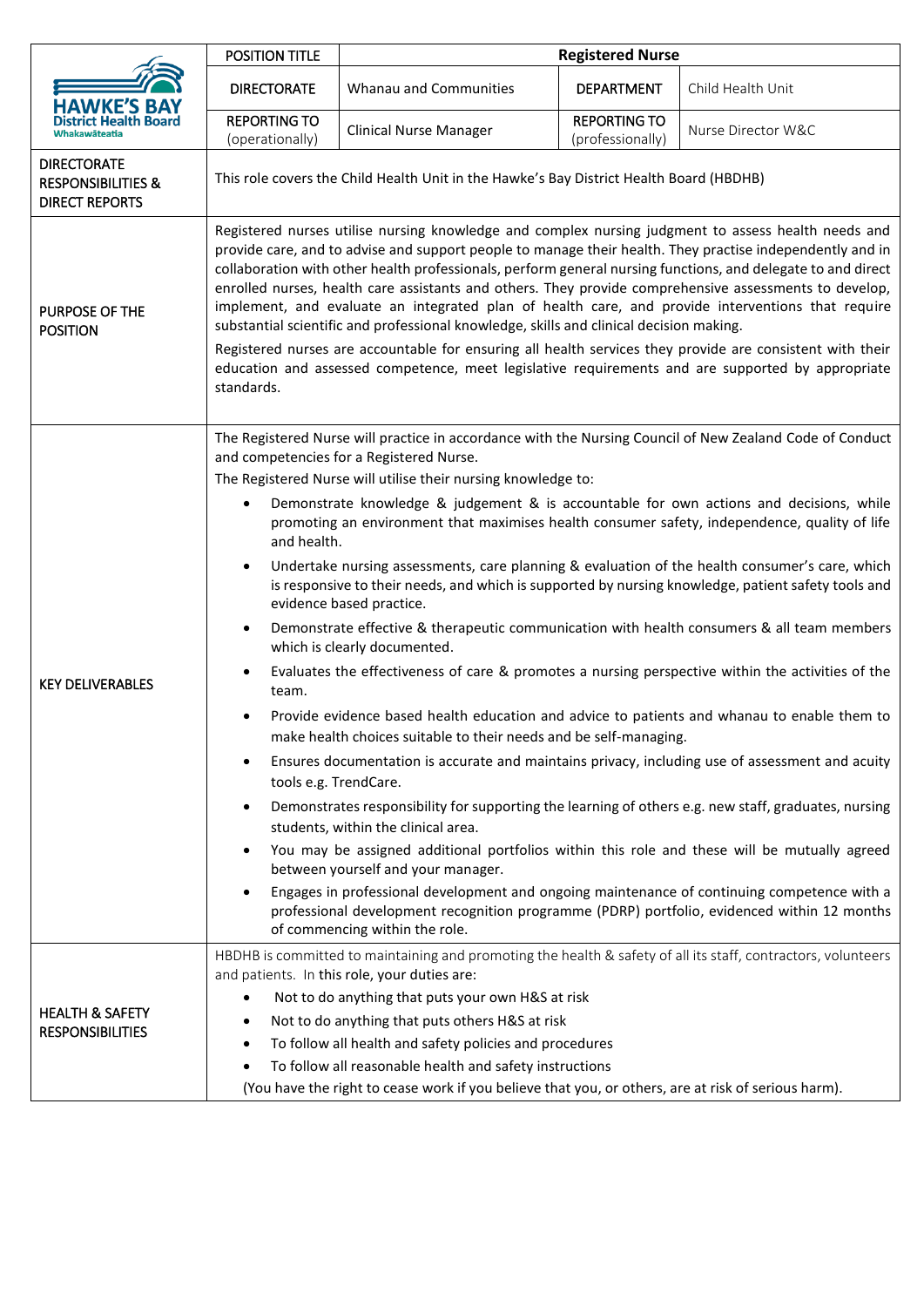| <b>KEY WORKING</b><br><b>RELATIONSHIPS</b>         | <b>INTERNAL</b><br>Patients/Consumer/Tangata Whaiora<br>$\bullet$<br>Clinical Nurse Manager / Associate Nurse<br>٠<br>Manager<br>Wider department nursing team<br>٠<br>Wider Organisational Nursing teams<br>٠<br>Chief Nursing and Midwifery Officer<br>$\bullet$<br><b>Allied Health Staff</b><br>$\bullet$<br><b>Medical Staff</b><br>٠           | <b>EXTERNAL</b><br>Other service providers<br>$\bullet$<br>Primary & NGO sector<br>$\bullet$<br>Rural health providers<br>$\bullet$<br>Regional / other DHB services |  |  |  |
|----------------------------------------------------|------------------------------------------------------------------------------------------------------------------------------------------------------------------------------------------------------------------------------------------------------------------------------------------------------------------------------------------------------|----------------------------------------------------------------------------------------------------------------------------------------------------------------------|--|--|--|
|                                                    | Other team members<br>٠<br>Administration staff<br>٠                                                                                                                                                                                                                                                                                                 |                                                                                                                                                                      |  |  |  |
| <b>DELEGATION AND</b><br><b>DECISION</b>           | Registered Nurses practice are responsible for direction and delegation as outlined in the Nursing Council of<br>New Zealand guidelines:<br>Guideline: Responsibilities for direction and delegation of care to enrolled nurses (May 2011)<br>Guideline: Delegation of care by a registered nurse to a health care assistant (May 2011)<br>$\bullet$ |                                                                                                                                                                      |  |  |  |
| <b>HOURS OF WORK</b>                               | 0.8 FTE - 64 hours / fortnight rostered and rotating                                                                                                                                                                                                                                                                                                 |                                                                                                                                                                      |  |  |  |
| <b>EMPLOYMENT</b><br><b>AGREEMENT &amp; SALARY</b> | In accordance with the DHB's / NZNO Nursing & Midwifery Multi Employer Collective Agreement (MECA)<br>according to qualifications and experience pro rata for hours worked                                                                                                                                                                           |                                                                                                                                                                      |  |  |  |
| <b>DATE</b>                                        | April 2022                                                                                                                                                                                                                                                                                                                                           |                                                                                                                                                                      |  |  |  |